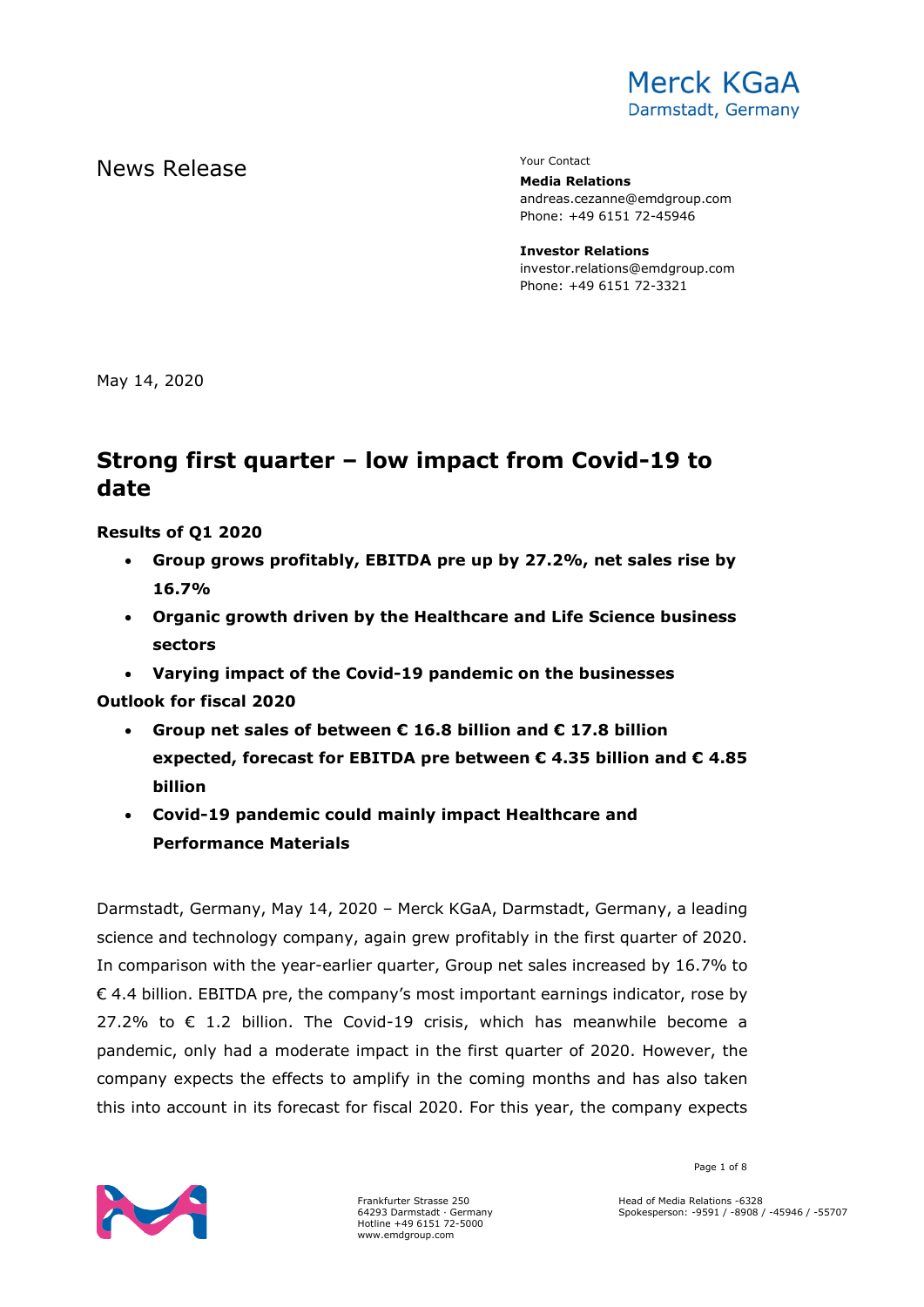Group net sales of between  $\epsilon$  16.8 billion and  $\epsilon$  17.8 billion as well as EBITDA pre in a range of  $\epsilon$  4.35 billion to  $\epsilon$  4.85 billion.

"In recent weeks, many companies have throttled or even stopped their production activities for understandable reasons. Many parts of our business are essential, so we of course continued our operations. Patients, researchers and customers around the world rely on us. The good business results in the first quarter show that we have successfully mastered the crisis so far. With our three innovation-driven business sectors, we are also well positioned during economically difficult times. In 2018, we had already begun to adapt our indirect costs. Our products and solutions contribute to the global Covid-19 response in many ways. We are proud of this, and it is what drives us," explained Stefan Oschmann, Chairman of the Executive Board and CEO. "We will continue to do everything we can to deal with the impact of Covid-19 in the best possible way. Our top priority will of course still be the safety and health of our employees as well as business continuity."

### **Covid-19 has a varying impact on the portfolio – company is an essential business in the fight against the pandemic**

Once again, the strength of having a diversified business portfolio can be seen during increasingly uncertain times. In the first quarter, the impact of the Covid-19 pandemic varied between the Group's businesses but still permitted a strong quarter. The company saw higher demand in the General Medicine & Endocrinology franchise of the Healthcare business sector, also as a consequence of the Covid-19 pandemic. The recovery that had been forecast for 2020 in the Semiconductor Materials business was not impeded in the first quarter. This contrasted with decreases in other areas owing to the economic slowdown and further pandemicrelated restrictions in numerous countries, for instance in the Fertility franchise or in the Surface Solutions business unit of the Performance Materials business sector.

As a science and technology company, Merck KGaA, Darmstadt, Germany, is supporting the fight against the Covid-19 pandemic in many different ways. "Together with our partners, we will further advance scientific progress in the battle against the virus," said Oschmann. Among other things, the company is supporting the Jenner Institute at the University of Oxford in preparing for manufacturing of its Covid-19 vaccine at commercial scale. It has also joined a consortium of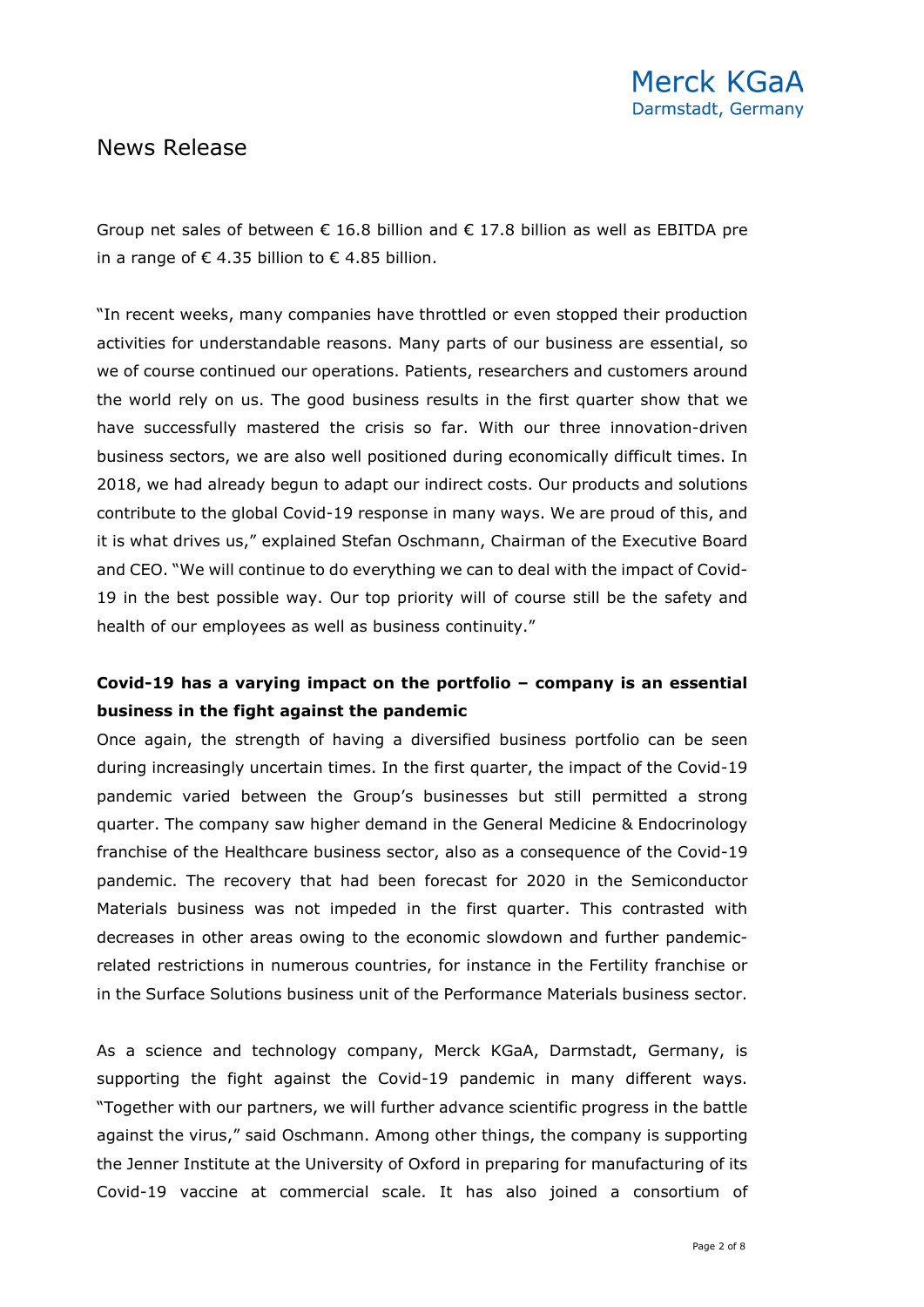international pharmaceutical companies and the Bill & Melinda Gates Foundation, which is working to accelerate the development and production of Covid-19 vaccines.

"Furthermore, we want to support those who are making tremendous efforts during the pandemic," explained Oschmann. For instance, the company is donating two million N95 medical-grade masks to Germany, France and the United States, among others. In addition, the company is providing 290,000 units of its active ingredient interferon beta-1a (Rebif) free of charge to the World Health Organization for a clinical study.

### **Group grows profitably**

In comparison with the year-earlier quarter, Group net sales increased by 16.7% to  $\epsilon$  4.4 billion in the first quarter. All business sectors contributed to this. Organically, Group sales grew by 7.6%, driven mainly by the Healthcare and Life Science business sectors. Foreign exchange effects accounted for 0.6%. Owing to portfolio effects, Group sales increased by 8.4%, primarily due to the acquisition of Versum Materials in autumn 2019.

EBITDA pre rose in the first quarter by 27.2% and thus far more strongly than sales. Merck KGaA, Darmstadt, Germany, thus achieved profitable growth. The organic increase in EBITDA pre amounted to 14.5% and was supported by positive foreign exchange effects of 2%. The acquisitions of Versum Materials and Intermolecular improved EBITDA pre by 10.7%. The operating result EBIT advanced by 89.0% to € 716 million. Net income soared by more than 100% to  $€$  456 million. In the first quarter, earnings per share pre were  $\epsilon$  1.50, an increase of 32.7% over the yearearlier quarter. The company had 57,451 employees worldwide on March 31, 2020.

## **MS medicine Mavenclad and products from General Medicine & Endocrinology drive organic sales growth of Healthcare**

At  $\epsilon$  1.7 billion, net sales of the Healthcare business sector increased in the first quarter by 14.9% over the year-earlier quarter. Organic growth was 15.3%, the foreign exchange impact was –0.4%. The main drivers of organic growth were especially the medicine Mavenclad for the treatment of certain forms of multiple sclerosis (MS), as well as products from the General Medicine & Endocrinology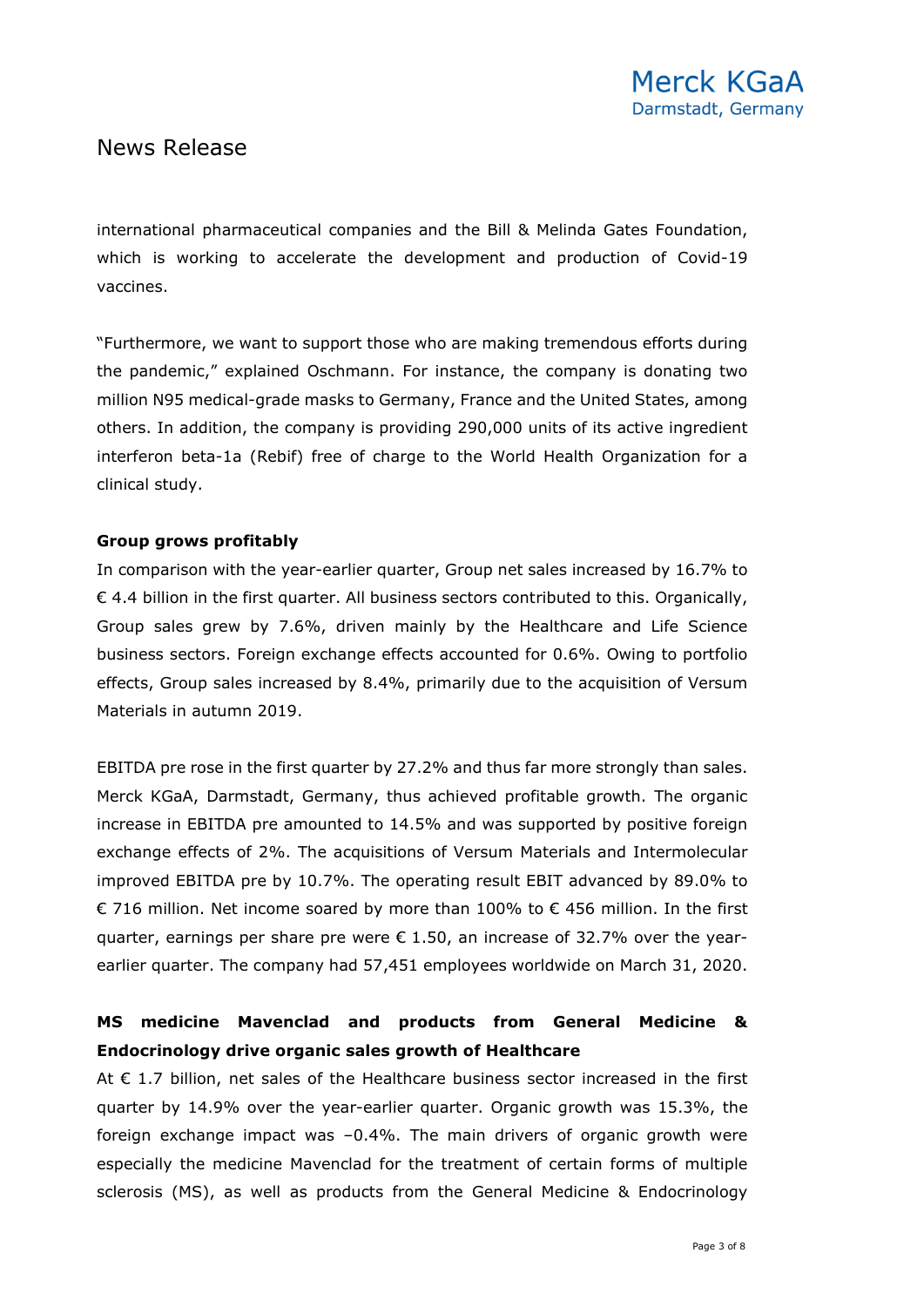(GM&E) franchise. Sales of Mavenclad rose to  $\epsilon$  123 million, also due to marketing approval in the United States in late March 2019. Products from GM&E, including the diabetes treatment Glucophage and the cardiovascular medicine Concor, generated organic sales growth of 20.9%, also due to advance effects in the course of the Covid-19 pandemic. By contrast, sales of the Fertility franchise declined organically by –3.5%. Lower demand in China, caused by the impacts of the Covid-19 pandemic, especially the lockdown there, were largely compensated for by positive developments in other regions.

In the first quarter, EBITDA pre of Healthcare amounted to  $\epsilon$  472 million, an increase of 42.2% over the year-earlier quarter.

#### **Process Solutions drives growth of Life Science**

The Life Science business sector increased its net sales to  $\epsilon$  1.8 billion in the first quarter, which was 6.5% more than in the year-earlier quarter. Solid organic sales growth of 5.6% was further strengthened by exchange rate effects of 0.9%. Organic growth was fueled by the Process Solutions business unit, which saw sales grow organically by 13.2% in the first quarter. By contrast, in view of the Covid-19 pandemic and the resulting closures of academic research facilities and further restrictions of economic life, particularly in Asia, the Applied Solutions and Research Solutions business units could not generate organic sales growth.

In the first quarter, EBITDA pre of Life Science amounted to  $\epsilon$  553 million, rising by 7.2% over the year-earlier quarter.

### **Performance Materials sees growth in the Semiconductor Solutions business**

Net sales of the Performance Materials business sector rose by 49.0% to € 900 million in the first quarter, mainly owing to portfolio effects of 52.1% as well as positive foreign exchange effects of 2.4%. Organically, sales declined by –5.4%, primarily as a result of business performance in the Display Solutions and Surface Solutions business units.

In the first quarter, the Display Solutions business unit saw an organic sales decline of –10.5%. This also reflects to a minor extent initial negative effects of the Covid-19 pandemic. The original Semiconductor Solutions business unit prior to the acquisitions of Versum Materials and Intermolecular in autumn 2019 delivered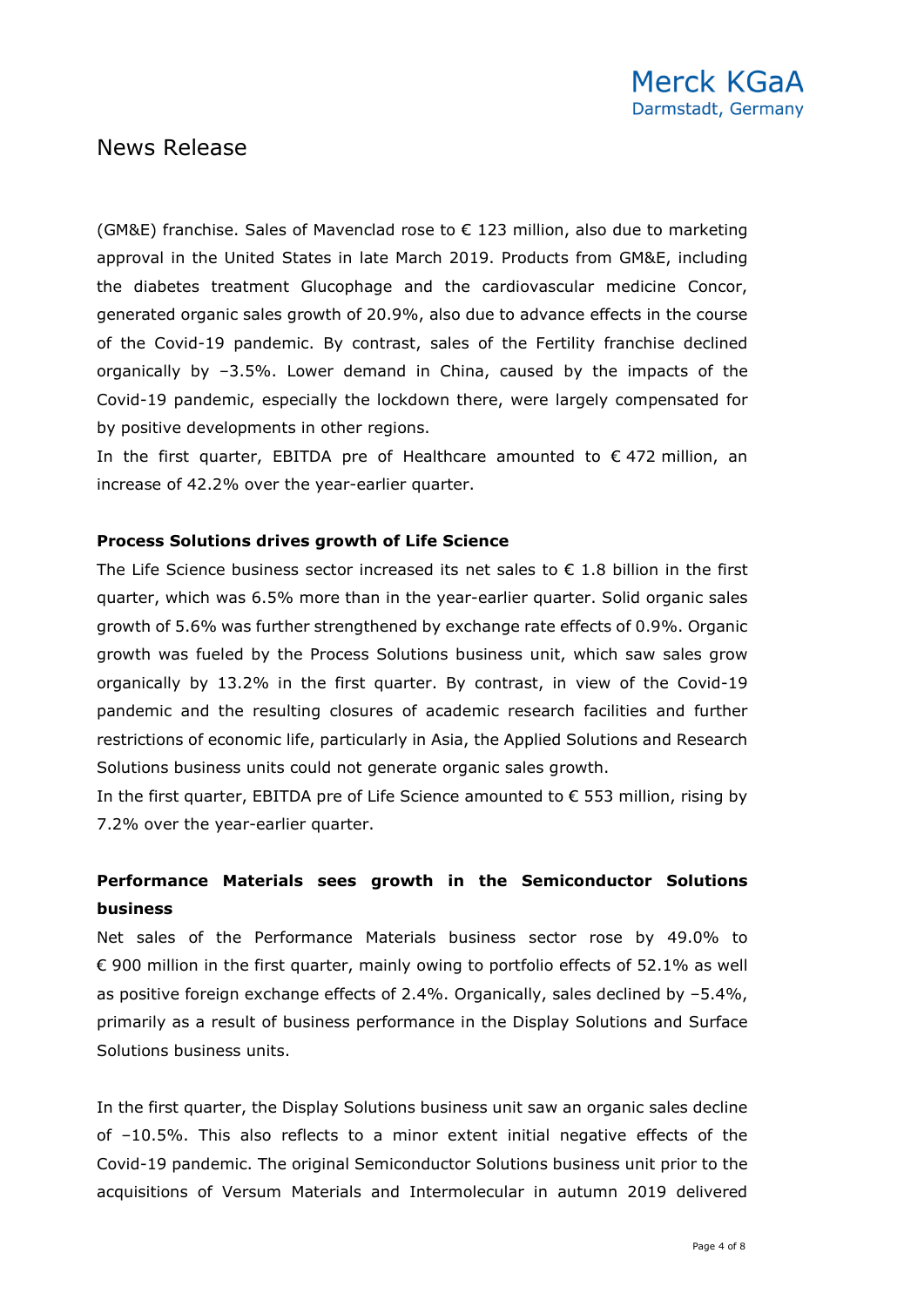strong organic growth of 8.7% in the first quarter. Sales of the Surface Solutions business unit declined in the first quarter organically by –9.1%, mainly owing to weaker demand from the automotive and cosmetic industries primarily attributable to uncertainty in the context of the Covid-19 pandemic.

EBITDA pre of Performance Materials rose in the first quarter by 48.3% to  $\epsilon$  286 million, chiefly due to the named acquisitions.

### **Forecast for the full year 2020 reflects the Covid-19 pandemic**

In view of the Covid-19 pandemic and in deviation from its first qualitative forecast in early March, the company now assumes a significant burden on global economic growth, which will affect all business sectors, particularly Healthcare and Performance Materials. Due to the high level of uncertainty with respect to the further development of the Covid-19 pandemic, the company's forecast is being made with a considerably higher degree of uncertainty than normally. The forecast is based on the following assumptions: For China, the company assumes that the Covid-19 pandemic reached its peak at the end of the first quarter and that a significant easing of the situation will set in as of the second quarter. For Europe and the United States, the company does not expect the pandemic to peak until the second quarter; the outbreak in these markets should normalize by the end of the third quarter. Moreover, the following forecast does not assume a potential second disease wave in the named regions.

Based on these assumptions, Merck KGaA, Darmstadt, Germany, expects for the full year 2020 a slight to moderate organic net sales increase over the previous year. The company still expects the portfolio effect of the acquisition of Versum Materials, which is being reported for the first three quarters, to be in the mid singledigit percentage range. Overall, the company forecasts a slightly unfavorable to stable foreign exchange development of  $-2\%$  to  $+1\%$  attributable to the currencies of numerous growth markets, especially in Latin America. This effect is expected to be mitigated by a favorable development of the euro-U.S. dollar exchange rate, which the company sees in a range of 1.08 to 1.12. Overall, the company therefore forecasts Group net sales of € 16.8 billion to € 17.8 billion for 2020.

For 2020, Group EBITDA pre is expected to be in a range of between  $\epsilon$  4.35 billion and € 4.85 billion. Owing to strong restrictions of economic life and declining income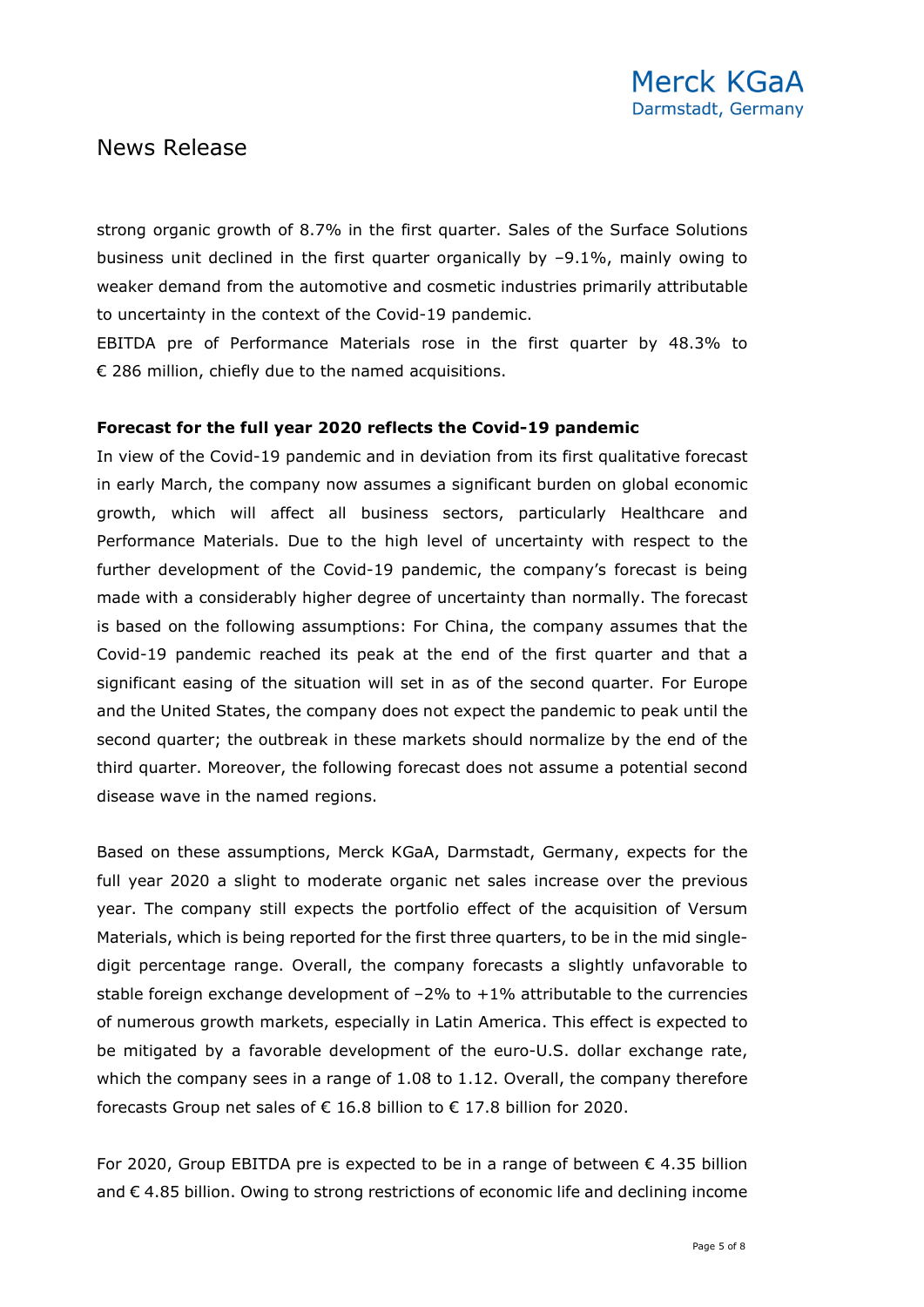in the context of the Covid-19 pandemic with correspondingly adverse effects on the businesses, the company forecasts a merely stable organic development. The portfolio effect from the acquisition of Versum Materials, which the company still expects will be in the mid single-digit percentage range, should lead to a slight improvement in the Group margin. The forecast foreign exchange development is likely to slightly lower Group EBITDA pre by between –3% and 0% in comparison with the previous year.

Due to the amended situation assessment as regards the Covid-19 pandemic, the company has supplemented the relevant sections of the Annual Report for 2019. The updated version is available on the company's website at: [https://www.emdgroup.com/en/annualreport/2019/.](https://www.emdgroup.com/en/annualreport/2019/)

### **Overview of the key figures for the first quarter**

#### **GROUP**

Key figures

| $\epsilon$ million                    | Q1 2020 | Q1 2019 | Change  |
|---------------------------------------|---------|---------|---------|
| Net sales                             | 4,370   | 3,746   | 16.7%   |
| Operating result $(EBIT)^1$           | 716     | 379     | 89.0%   |
| Margin (% of net sales) <sup>1</sup>  | 16.4%   | 10.1%   |         |
| EBITDA <sup>1</sup>                   | 1,148   | 853     | 34.6%   |
| Margin (% of net sales) <sup>1</sup>  | 26.3%   | 22.8%   |         |
| EBITDA pre $1$                        | 1,181   | 929     | 27.2%   |
| Margin (% of net sales) <sup>1</sup>  | 27.0%   | 24.8%   |         |
| Profit after tax                      | 458     | 190     | >100,0% |
| Earnings per share $(\epsilon)$       | 1.05    | 0.43    | >100,0% |
| Earnings per share pre $(\epsilon)^1$ | 1.50    | 1.13    | 32.7%   |
| Business free cash flow <sup>1</sup>  | 661     | 545     | 21.4%   |

 $<sup>1</sup>$  Not defined by International Financial Reporting Standards (IFRS).</sup>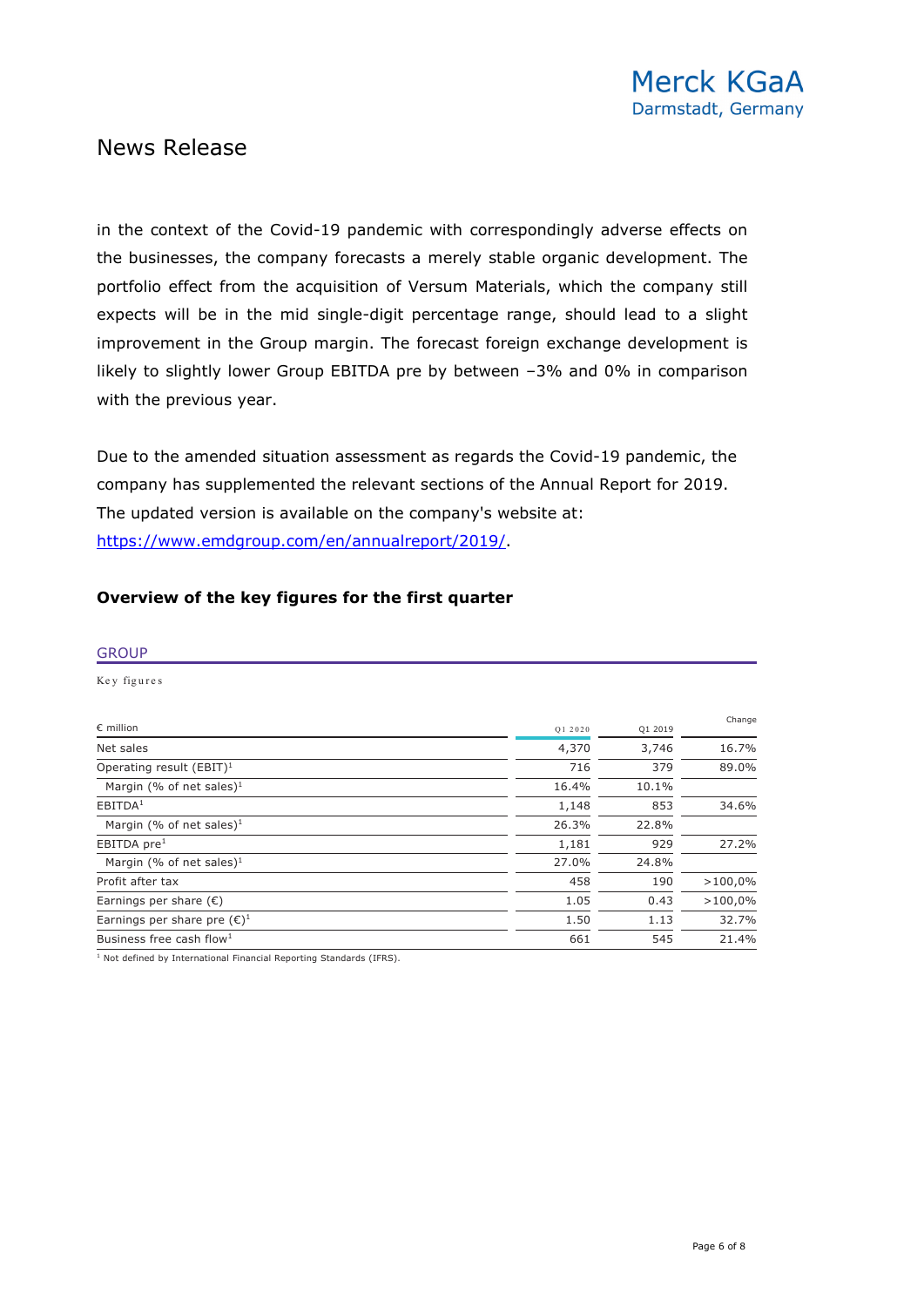#### HEALTHCARE

De velopment of net sales by key product lines and products

| $\epsilon$ million                                    | 01 2020 | Share | growth <sup>1</sup> | Organic Exchange rate<br>effects | Total<br>change | Q1 2019 | Share |
|-------------------------------------------------------|---------|-------|---------------------|----------------------------------|-----------------|---------|-------|
| <b>Oncology</b>                                       | 260     | 15%   | 14.3%               | $-0.9%$                          | 13.5%           | 229     | 16%   |
| Thereof: Erbitux                                      | 211     | 12%   | $7.1\%$             | $-1.0%$                          | 6.1%            | 199     | 13%   |
| Thereof: Bavencio                                     | 33      | 2%    | 49.8%               | 0.5%                             | 50.3%           | 22      | $1\%$ |
| <b>Neurology &amp; Immunology</b>                     | 418     | 25%   | 20.3%               | 1.7%                             | 22.1%           | 342     | 23%   |
| Thereof: Rebif                                        | 295     | 17%   | $-3.4%$             | 2.0%                             | $-1.4%$         | 299     | 20%   |
| Thereof: Mavenclad                                    | 123     | 7%    | $>100.0\%$          | 0.1%                             | $>100.0\%$      | 43      | 3%    |
| <b>Fertility</b>                                      | 278     | 16%   | -3.5%               | $0.1\%$                          | $-3.4%$         | 287     | 19%   |
| Thereof: Gonal-f                                      | 167     | 10%   | $-1.2%$             | 0.4%                             | $-0.8%$         | 168     | 11%   |
| <b>General Medicine &amp;</b><br><b>Endocrinology</b> | 680     | 40%   | 20.9%               | $-1.6%$                          | 19.3%           | 570     | 38%   |
| Thereof: Glucophage                                   | 234     | 14%   | 31.7%               | $-2.0%$                          | 29.7%           | 180     | 12%   |
| Thereof: Concor                                       | 150     | 9%    | 29.1%               | $-0.9%$                          | 28.2%           | 117     | 8%    |
| Thereof: Euthyrox                                     | 114     | 7%    | 27.7%               | $-2.4%$                          | 25.4%           | 91      | 6%    |
| Thereof: Saizen                                       | 65      | 4%    | 21.7%               | $-3.9%$                          | 17.8%           | 55      | 4%    |
| <b>Other</b>                                          | 65      | 4%    |                     |                                  |                 | 52      | 4%    |
| <b>Healthcare</b>                                     | 1,701   | 100%  | 15.3%               | $-0.4%$                          | 14.9%           | 1,481   | 100%  |

<sup>1</sup> Not defined by International Financial Reporting Standards (IFRS).

#### LIFE SCIENCE

Sales components by business unit

| $\epsilon$ million        | 01 2020 | <b>Share</b> | Organic<br>$arowth1$     | <b>Exchange</b><br>rate<br>effects | Acquisitions/<br>divestments | Total<br>change | $012019^2$ | Share |
|---------------------------|---------|--------------|--------------------------|------------------------------------|------------------------------|-----------------|------------|-------|
| <b>Process Solutions</b>  | 802     | 45%          | 13.2%                    | 1.3%                               | $\qquad \qquad$              | 14.5%           | 700        | 42%   |
| <b>Research Solutions</b> | 546     | 31%          | $\qquad \qquad$          | $0.8\%$                            | $\overline{\phantom{a}}$     | 0.8%            | 542        | 33%   |
| <b>Applied Solutions</b>  | 421     | 24%          | $\overline{\phantom{0}}$ | $0.4\%$                            | $\overline{\phantom{a}}$     | $0.4\%$         | 419        | 25%   |
| <b>Life Science</b>       | 1,769   | 100%         | 5.6%                     | 0.9%                               |                              | 6.5%            | 1,661      | 100%  |

<sup>1</sup> Not defined by International Financial Reporting Standards (IFRS).

 $2$ Previous year's figures have been adjusted owing to an internal realignment.